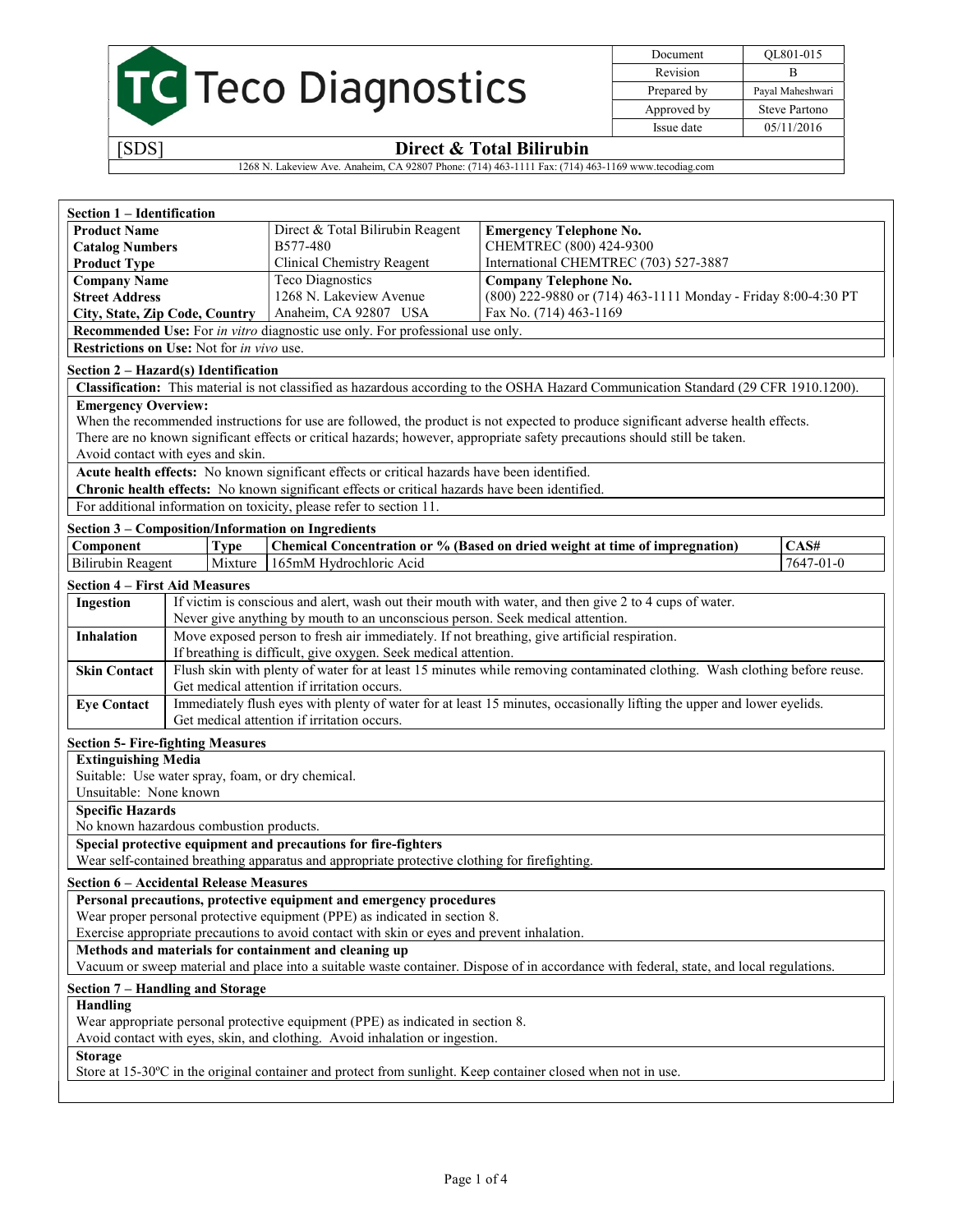

Document QL801-015 Revision B Prepared by Payal Maheshwari Approved by Steve Partono Issue date 05/11/2016

### [SDS] Direct & Total Bilirubin

1268 N. Lakeview Ave. Anaheim, CA 92807 Phone: (714) 463-1111 Fax: (714) 463-1169 www.tecodiag.com

| Components with workplace control parameters | The product contains no components with occupational exposure limit values.         |  |
|----------------------------------------------|-------------------------------------------------------------------------------------|--|
| <b>Engineering Controls</b>                  | No special ventilation requirements. Good general ventilation is sufficient.        |  |
| <b>Personal Protective Equipment</b>         |                                                                                     |  |
| <b>Respiratory Protection</b>                | Respiratory protective equipment is not required where adequately ventilated.       |  |
| <b>Hand Protection</b>                       | Wear chemical-resistant, impervious gloves                                          |  |
| <b>Eve Protection</b>                        | Safety glasses with side shields recommended.                                       |  |
| <b>Protective Clothing</b>                   | Wear a lab coat.                                                                    |  |
| Other protective equipment                   | Ensure the eyewash station and/or safety shower/wash is located near the work area. |  |

#### General Hygiene Measures

Handle in accordance with good industrial hygiene practice. After handling the product, remove gloves using proper glove removal technique (without touching outer surface of glove), and dispose gloves according to applicable laws and good laboratory practices. Wash hands thoroughly. Also wash hands before eating, smoking, using the lavatory, and at end of the work period.

#### Section 9 – Physical and Chemical Properties

| Appearance                                          | Reagents are colorless liquids |
|-----------------------------------------------------|--------------------------------|
| Odor                                                | N/A                            |
| Odor threshold                                      | N/A                            |
| pН                                                  | N/A                            |
| Melting point / freezing point                      | N/A                            |
| Initial boiling point and boiling range             | N/A                            |
| <b>Flash point</b>                                  | N/A                            |
| <b>Evaporation rate</b>                             | N/A                            |
| Flammability                                        | Not flammable                  |
| <b>Upper/lower flammability or explosion limits</b> | N/A                            |
| Vapor pressure                                      | N/A                            |
| <b>Vapor density</b>                                | N/A                            |
| <b>Relative density</b>                             | N/A                            |
| <b>Solubility</b>                                   | Insoluble                      |
| Partition coefficient: n-octanol/water              | N/A                            |
| <b>Auto-ignition Temperature</b>                    | N/A                            |
| <b>Decomposition Temperature</b>                    | N/A                            |
| <b>Viscosity</b>                                    | N/A                            |

#### Section 10 – Stability and Reactivity

| Reactivity                                | Reacts with human serum.                                               |
|-------------------------------------------|------------------------------------------------------------------------|
| <b>Chemical stability</b>                 | Stable under recommended storage conditions as indicated in section 7. |
| <b>Possibility of hazardous reactions</b> | No information available                                               |
| <b>Conditions to avoid</b>                | Avoid high temperature, high humidity conditions                       |
| Incompatible materials                    | No information available                                               |
| <b>Hazardous decomposition products</b>   | No information available                                               |
|                                           |                                                                        |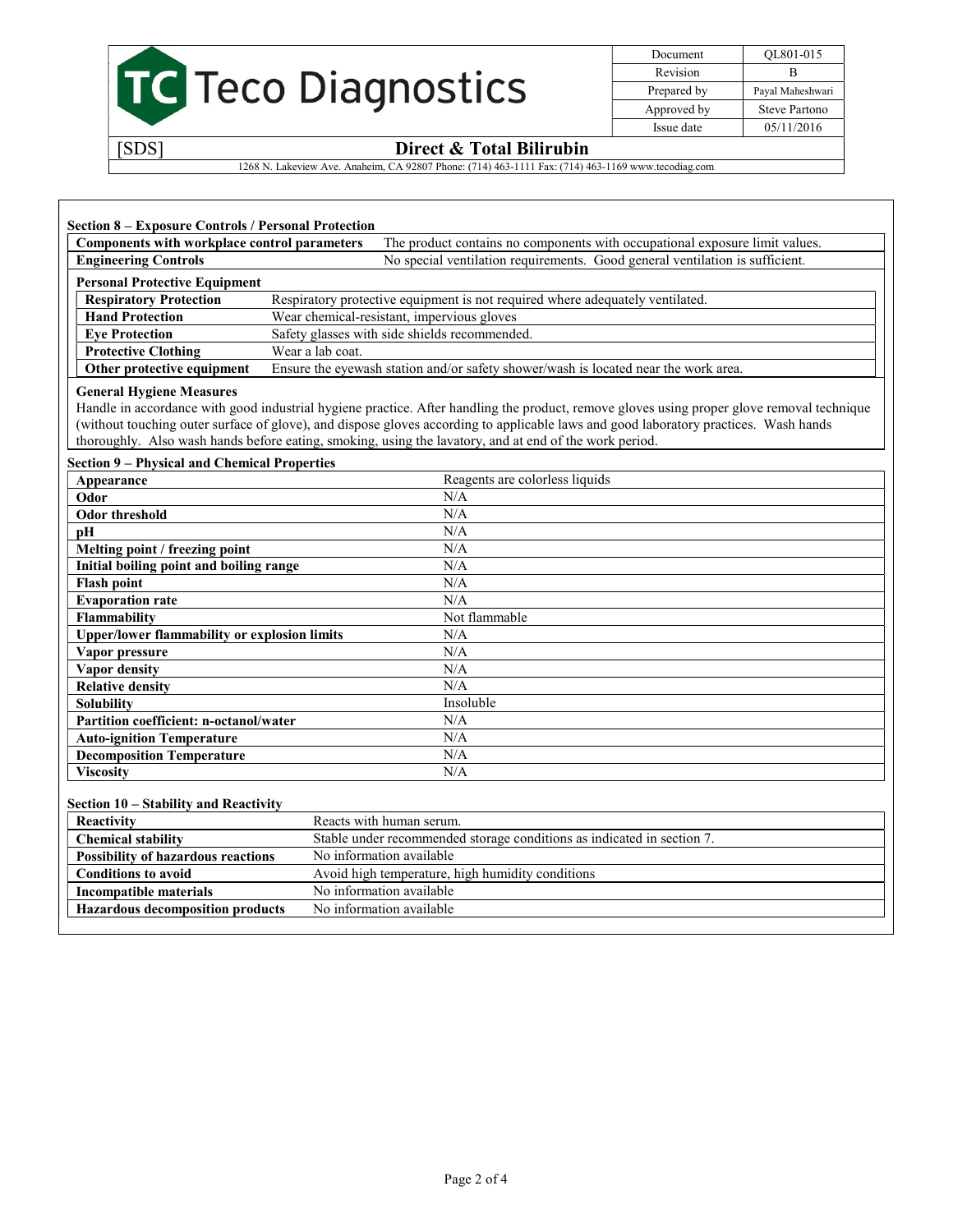

Document QL801-015 Revision B Prepared by Payal Maheshwari Approved by Steve Partono Issue date 05/11/2016

## [SDS] Direct & Total Bilirubin

1268 N. Lakeview Ave. Anaheim, CA 92807 Phone: (714) 463-1111 Fax: (714) 463-1169 www.tecodiag.com

| <b>Section 11- Toxicological Information</b><br><b>Route of Entry/Exposure</b>                                                               |                                                       |                                                                                                                               |                             |                             |
|----------------------------------------------------------------------------------------------------------------------------------------------|-------------------------------------------------------|-------------------------------------------------------------------------------------------------------------------------------|-----------------------------|-----------------------------|
|                                                                                                                                              | Skin contact, eye contact                             |                                                                                                                               |                             |                             |
| <b>Effects of acute exposure</b>                                                                                                             |                                                       |                                                                                                                               |                             |                             |
| Skin contact                                                                                                                                 | May cause irritation.                                 |                                                                                                                               |                             |                             |
| Eye contact                                                                                                                                  | May cause irritation.                                 |                                                                                                                               |                             |                             |
| Ingestion                                                                                                                                    | May be harmful if ingested.                           |                                                                                                                               |                             |                             |
| <b>Inhalation</b>                                                                                                                            |                                                       | May cause irritation to mucous membranes and upper respiratory tract.                                                         |                             |                             |
| <b>Effects of chronic exposure</b>                                                                                                           | No information available                              |                                                                                                                               |                             |                             |
| <b>Toxicity:</b>                                                                                                                             |                                                       |                                                                                                                               |                             |                             |
| Component<br><b>Chemical</b>                                                                                                                 |                                                       | <b>Acute Toxicity</b>                                                                                                         | Chronic<br><b>Toxicity</b>  | <b>Other Information</b>    |
| <b>Bilirubin Reagent</b><br>Hydrochloric Acid                                                                                                |                                                       | LD50 Oral - rat $700$ mg/kg<br>LD50 Dermal - rabbit 5010 mg/kg                                                                | No information<br>available | No information<br>available |
| Carcinogenicity                                                                                                                              |                                                       |                                                                                                                               |                             |                             |
| <b>IARC</b><br>No component present at levels greater than or equal to 0.1% is identified as a carcinogen or potential carcinogen by IARC.   |                                                       |                                                                                                                               |                             |                             |
| No component present at levels greater than or equal to 0.1% is identified as a carcinogen or potential carcinogen by ACGIH.<br><b>ACGIH</b> |                                                       |                                                                                                                               |                             |                             |
| <b>NTP</b><br>No component present at levels greater than or equal to 0.1% is identified as a carcinogen or potential carcinogen by NTP.     |                                                       |                                                                                                                               |                             |                             |
| No component present at levels greater than or equal to 0.1% is identified as a carcinogen or potential carcinogen by OSHA.<br><b>OSHA</b>   |                                                       |                                                                                                                               |                             |                             |
| To the best of our knowledge, the chemical, physical and toxicological properties have not been thoroughly investigated.                     |                                                       |                                                                                                                               |                             |                             |
|                                                                                                                                              |                                                       |                                                                                                                               |                             |                             |
| Section 12 – Ecological Information                                                                                                          |                                                       |                                                                                                                               |                             |                             |
| Ecotoxicity                                                                                                                                  | No information available                              | <b>Mobility</b> in soil                                                                                                       |                             | No information available    |
| Persistence and degradability                                                                                                                | No information available                              | Other adverse effects                                                                                                         |                             | No information available    |
| <b>Bio-accumulative potential</b>                                                                                                            | No information available                              | <b>Water hazard class</b>                                                                                                     |                             | No information available    |
| <b>Section 13 - Disposal Considerations</b>                                                                                                  |                                                       |                                                                                                                               |                             |                             |
| Waste residues and methods of disposal                                                                                                       |                                                       |                                                                                                                               |                             |                             |
| This product has to be disposed in accordance with applicable regional, national and local laws and regulations. Surplus and non-recyclable  |                                                       |                                                                                                                               |                             |                             |
| components should be taken to a licensed waste disposal contractor for disposal.                                                             |                                                       |                                                                                                                               |                             |                             |
| <b>Contaminated Packaging</b>                                                                                                                |                                                       |                                                                                                                               |                             |                             |
| Waste packaging should be recycled; however, since empty containers may retain some product residues, they should be taken to an approved    |                                                       |                                                                                                                               |                             |                             |
|                                                                                                                                              |                                                       |                                                                                                                               |                             |                             |
|                                                                                                                                              |                                                       | waste handling site or given to a licensed waste disposal contractor for recycling or disposal, if recycling is not possible. |                             |                             |
| <b>Section 14 – Transport Information</b>                                                                                                    |                                                       |                                                                                                                               |                             |                             |
| <b>UN Number</b>                                                                                                                             | None. Not regulated.                                  |                                                                                                                               |                             |                             |
| <b>UN Proper shipping name</b>                                                                                                               | None. Not regulated.                                  |                                                                                                                               |                             |                             |
| <b>Transport hazard class</b>                                                                                                                | Not classified as hazardous. Not regulated.           |                                                                                                                               |                             |                             |
| Not applicable<br>Packing group                                                                                                              |                                                       |                                                                                                                               |                             |                             |
| <b>Environmental hazard</b>                                                                                                                  | No information available                              |                                                                                                                               |                             |                             |
| Transport in bulk according to Annex II of MARPOL 73/78 and the IBC Code                                                                     |                                                       |                                                                                                                               | Not applicable              |                             |
| DOT (USA)                                                                                                                                    | Not dangerous goods. Non-hazardous for transport.     |                                                                                                                               |                             |                             |
| <b>IMDG</b>                                                                                                                                  |                                                       | Not dangerous goods. Non-hazardous for maritime transport.                                                                    |                             |                             |
| <b>IATA</b><br><b>Special precautions</b>                                                                                                    | Not dangerous goods. Non-hazardous for air transport. |                                                                                                                               |                             |                             |